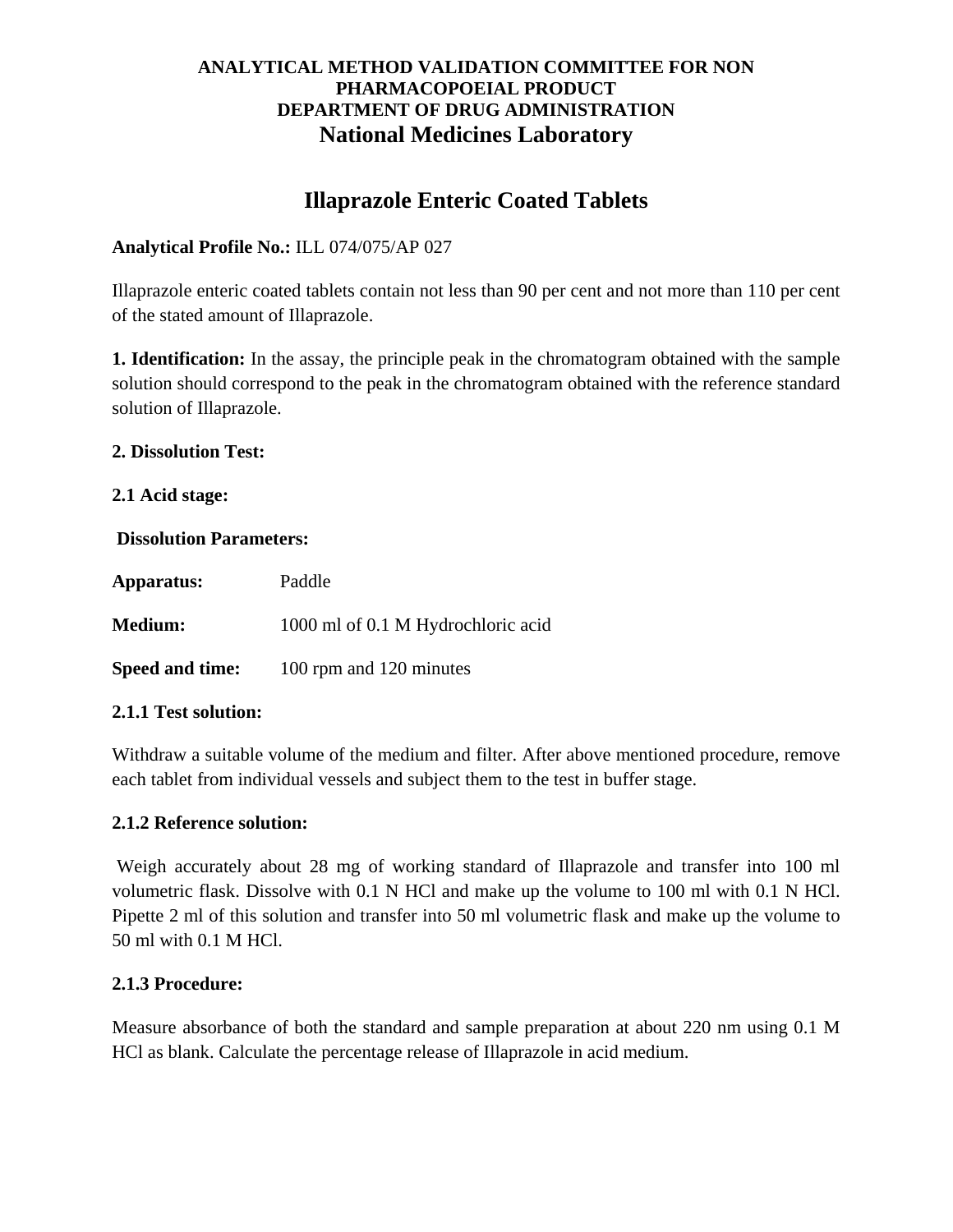# **2.1.4 Limit:**

Not more than 10 per cent of the stated amount.

### **2.2 Buffer stage**

**Dissolution Parameters:** Determine by UV spectroscopy.

| Apparatus: | Paddle |
|------------|--------|
|            |        |

**Medium:** 1000 ml of tris-acetate buffer pH 8.5

**Speed and time:** 100 rpm and 45 minutes

#### **2.2.2 Test solution:**

Withdraw a suitable volume of the medium and filter.

#### **2.2.3 Reference solution:**

Weigh accurately about 28 mg of working standard of Illaprazole and transfer into 50 ml volumetric flask. Dissolve with methanol and make up the volume to 50 ml with methanol. Pipette 2 ml of this solution and transfer into 100 ml volumetric flask and make up the volume to 100 ml with dissolution medium.

# **2.2.4 Procedure:**

Measure absorbance of both the standard and sample preparation at about 220 nm using dissolution medium as blank. Calculate the percentage release of Illaprazole in buffer medium.

# **2.2.6 Limit:**

D. Not less than 75 per cent of the stated amount.

# **3. Uniformity of content**

Determine by liquid chromatography as described under assay, using the following solution as sample solution.

# **3.1 Test solution:**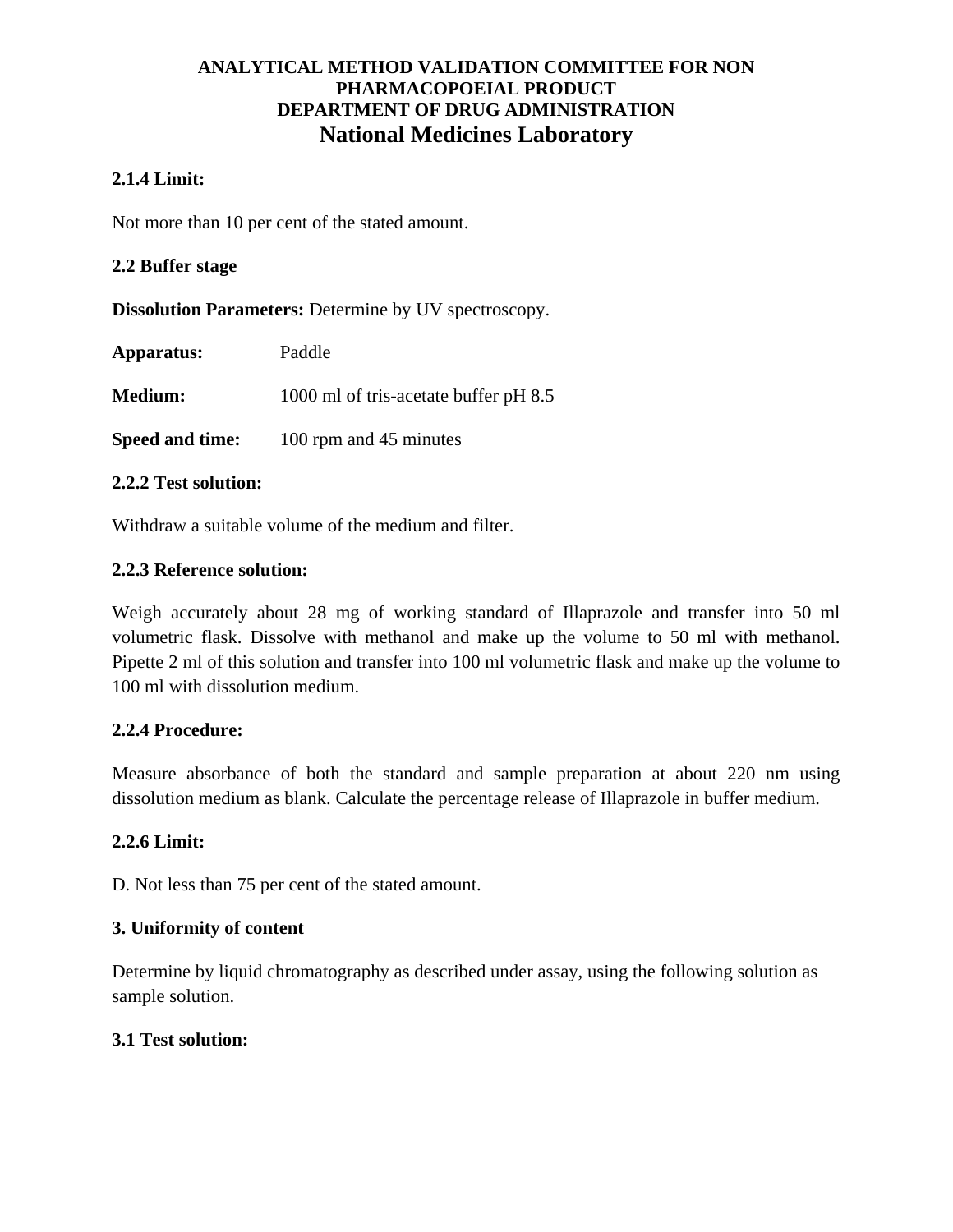Weigh 10 tablets individually and transfer each into 100 ml volumetric flask add about 60 ml of methanol to dissolve with the help of sonicator. Cool and make up the volume to 100 ml with methanol. Filter through 0.22 micron nylon membrane filter paper.

**4. Assay:** Determine by liquid chromatography

# **4.1 Test Solution:**

Weigh individually 20 tablets and crush the tablet to fine powder. Weigh accurately the powder equivalent to 50 mg of Illaprazole and transfer into 100 ml volumetric flask. Add about 60 ml of methanol, sonicate for about 10 minutes and cool the solution to room temperature and make up the volume to 100 ml with methanol. Centrifuge the solution. Dilute 5 ml of the resulting solution to 25 ml with methanol. Filter the solution with 0.22 micron nylon membrane filter paper.

# **4.2 Reference solution:**

Weigh accurately about 25 mg of working standard of Illaprazole and transfer into 50 ml volumetric flask. Dissolve in the methanol and make up the volume to 50 ml with methanol. Dilute 5 ml of the resulting solution to 50 ml with methanol. Filter through 0.22 micron nylon membrane filter paper.

# **4.3 Chromatographic system:**

| Column:                  | C <sub>18</sub> , 15 cm x 4.6 mm, 5 $\mu$ m |
|--------------------------|---------------------------------------------|
| <b>Flow rate:</b>        | 1.0 ml per minute                           |
| Wavelength:              | 237nm                                       |
| <b>Injection volume:</b> | $10 \mu l$                                  |
| Detector:                |                                             |

# **Mobile phase:**

A mixture of 50 volumes of buffer solution prepared by dissolving 2.727 g potassium dihydrogen orthophosphate and 1 g sodium hydroxide in 1000 ml water, and 50 volumes of acetonitrile.

# **4.4 Procedure:**